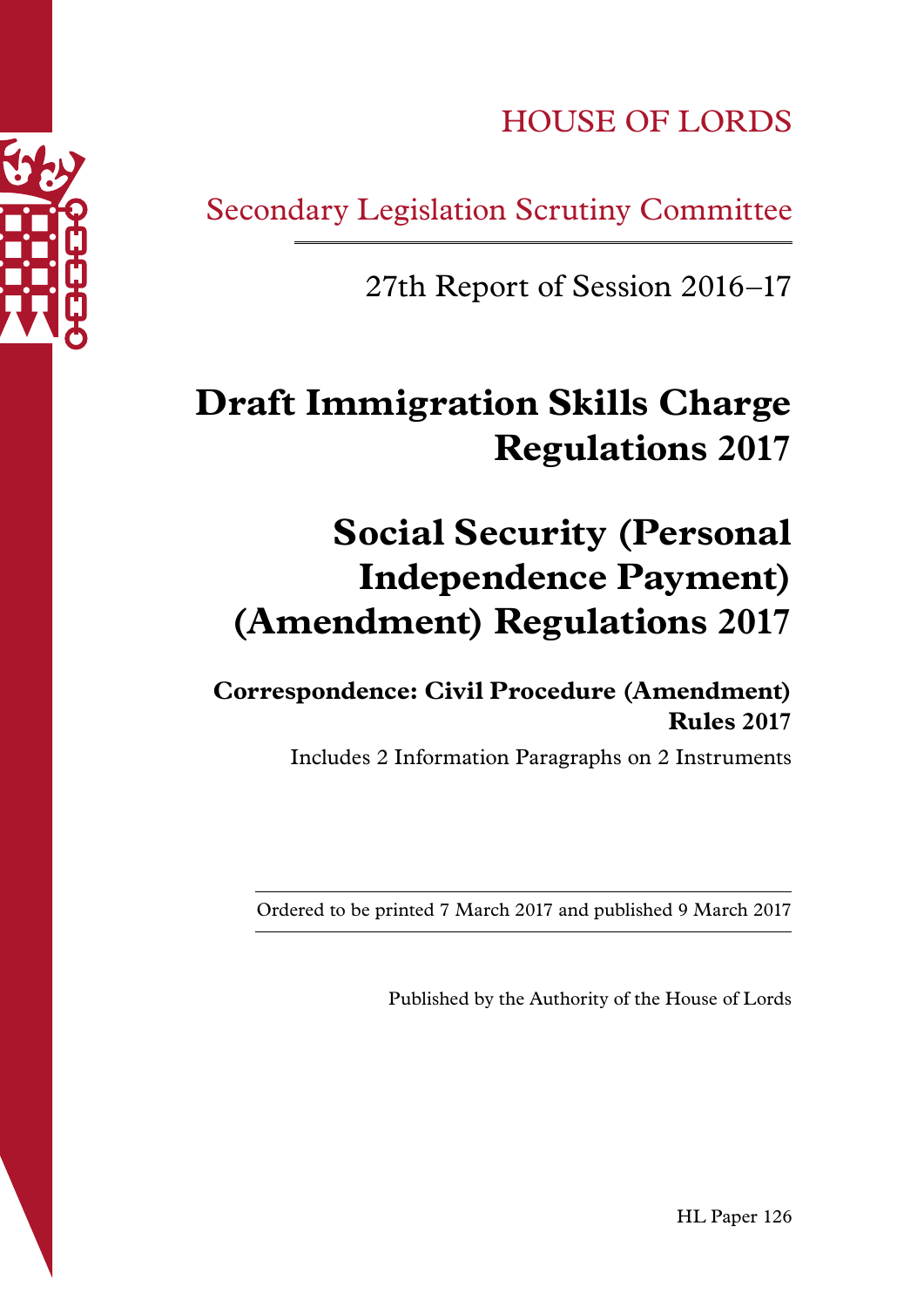#### *Secondary Legislation Scrutiny Committee*

The Committee was established on 17 December 2003 as the Merits of Statutory Instruments Committee. It was renamed in 2012 to reflect the widening of its responsibilities to include the scrutiny of Orders laid under the Public Bodies Act 2011.

The Committee's terms of reference are set out in full on the website but are, broadly, to scrutinise —

(a) every instrument (whether or not a statutory instrument), or draft of an instrument, which is laid before each House of Parliament and upon which proceedings may be, or might have been, taken in either House of Parliament under an Act of Parliament;

(b) every proposal which is in the form of a draft of such an instrument and is laid before each House of Parliament under an Act of Parliament,

with a view to determining whether or not the special attention of the House should be drawn to it on any of these specified grounds:

(a) that it is politically or legally important or gives rise to issues of public policy likely to be of interest to the House;

(b) that it may be inappropriate in view of changed circumstances since the enactment of the parent Act;

(c) that it may inappropriately implement European Union legislation;

(d) that it may imperfectly achieve its policy objectives;

(e) that the explanatory material laid in support provides insufficient information to gain a clear understanding about the instrument's policy objective and intended implementation;

(f) that there appear to be inadequacies in the consultation process which relates to the instrument.

The Committee may also consider such other general matters relating to the effective scrutiny of secondary legislation as the Committee considers appropriate, except matters within the orders of reference of the Joint Committee on Statutory Instruments.

#### *Members*

| <b>Baroness Andrews</b>                        | Lord Hodgson of Astley Abbots | Lord Rowlands                            |
|------------------------------------------------|-------------------------------|------------------------------------------|
| Lord Bowness                                   | Baroness Humphreys            | Baroness Stern                           |
| Lord Goddard of Stockport Rt Hon. Lord Janvrin |                               | Rt Hon. Lord Trefgarne <i>(Chairman)</i> |
| Lord Haskel                                    | Baroness O'Loan               |                                          |

#### *Registered interests*

Information about interests of Committee Members can be found in the last Appendix to this report.

#### *Publications*

The Committee's Reports are published on the internet at [www.parliament.uk/](www.parliament.uk/seclegpublications) [seclegpublications](www.parliament.uk/seclegpublications)

The National Archives publish statutory instruments with a plain English explanatory memorandum on the internet at<http://www.legislation.gov.uk/uksi>

#### *Information and Contacts*

Any query about the Committee or its work, or opinions on any new item of secondary legislation, should be directed to the Clerk to the Secondary Legislation Scrutiny Committee, Legislation Office, House of Lords, London SW1A 0PW. The telephone number is 020 7219 8821 and the email address is [hlseclegscrutiny@parliament.uk](mailto:hlseclegscrutiny%40parliament.uk?subject=).Secondary Legislation Scrutiny Committee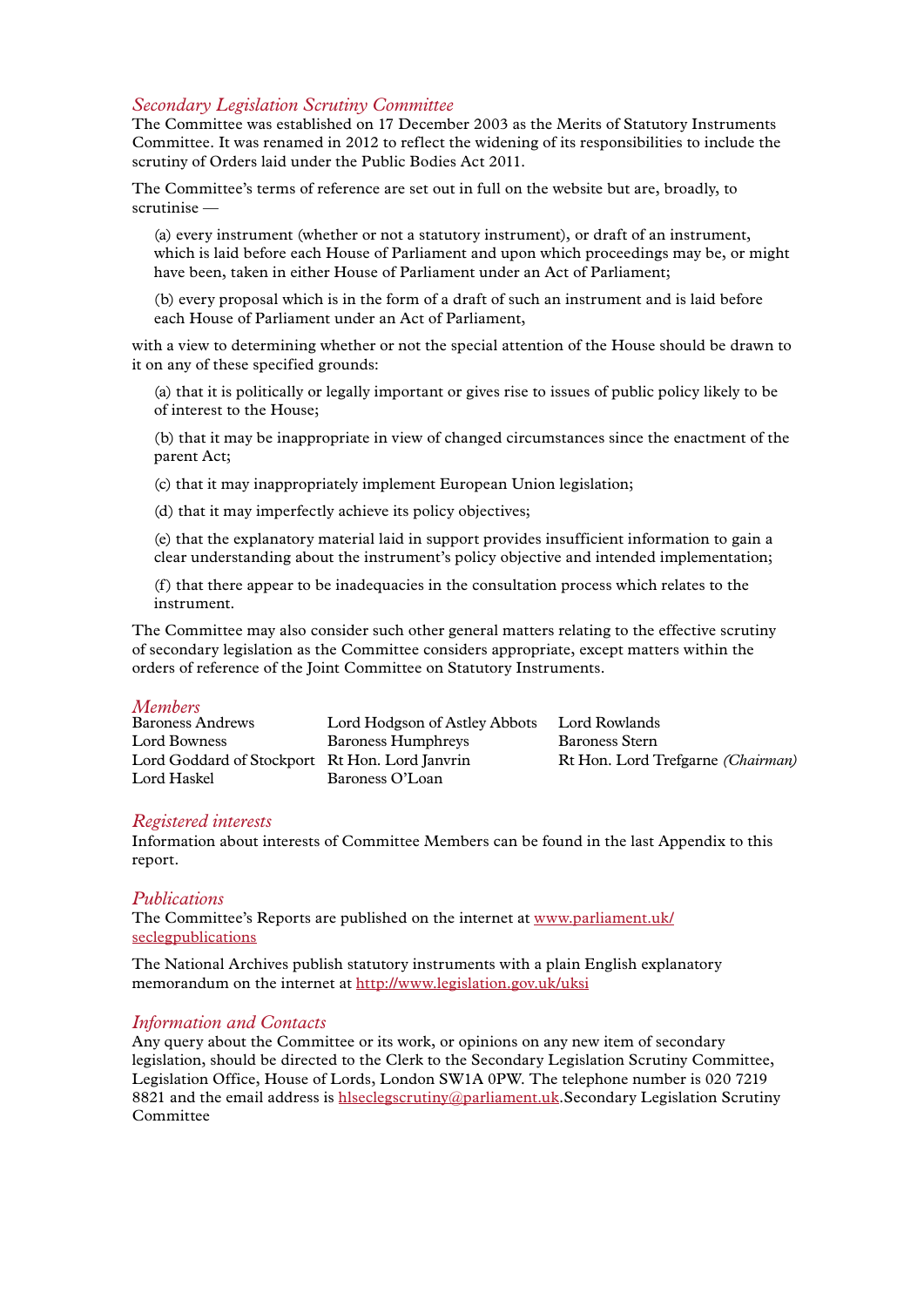# **Twenty Seventh Report**

## **INSTRUMENTS DRAWN TO THE SPECIAL ATTENTION OF THE HOUSE**

## **Draft Immigration Skills Charge Regulations 2017**

#### *Date laid: 20 February 2017*

#### *Parliamentary procedure: affirmative*

*These draft Regulations impose an obligation on persons who sponsor skilled migrants from certain overseas territories to pay a charge in respect of each skilled migrant whom they sponsor - the immigration skills charge. In the light of data showing that, on average, employers in the UK under-invest in training compared with other countries, the Government have said that they want to incentivise employers to invest in training the resident workforce, through the introduction of the charge, thus reducing reliance on migrant workers.*

*The Migration Advisory Committee (MAC) consulted widely on recommendations which underlie the proposals in these Regulations, and they strongly supported the charge, concluding that it would serve as an incentive to employers to reduce reliance on migrant workers and to invest in training UK workers. However, the Explanatory Memorandum laid with the instrument says nothing about the opposition to the immigration skills charge voiced by most of those consulted by MAC; and it provides little or no detail about the impact of the charge on those employers likely to be affected.*

*Additional material which our questions have elicited from the Government goes only some way to making good this information deficit. We are led to conclude that the process of policy formulation for these proposals is not complete, and that therefore the Government have not been in a position to supply Parliament with sufficient information about the implementation and impact of the proposed charge.*

**We draw this instrument to the special attention of the House on the ground that the explanatory material laid in support provides insufficient information to gain a clear understanding about the instrument's policy objective and intended implementation.**

- 1. The Department for Education (DfE) has laid these draft Regulations with an Explanatory Memorandum (EM). They impose an obligation on persons who sponsor skilled migrants from certain overseas territories<sup>1</sup> to pay a charge in respect of each skilled migrant whom they sponsor ("the immigration skills charge"). The amount of the charge depends on the duration of the skilled worker's prospective employment in the United Kingdom: for 12 months or a shorter period, the charge proposed is  $\mathcal{L}1,000$ , rising by  $\mathcal{L}500$ for each additional six months to  $\text{\textsterling}5,000$  for five years. (The charge is set at a lower level for certain sponsors who are charities or small businesses.)
- 2. In the EM, DfE says that, at an economy-wide level, employer investment in training has been declining for 20 years, and that the UK is now 22nd out of 28 in the EU for the proportion of employees taking part in continuing vocational training courses. The Government are seeking to increase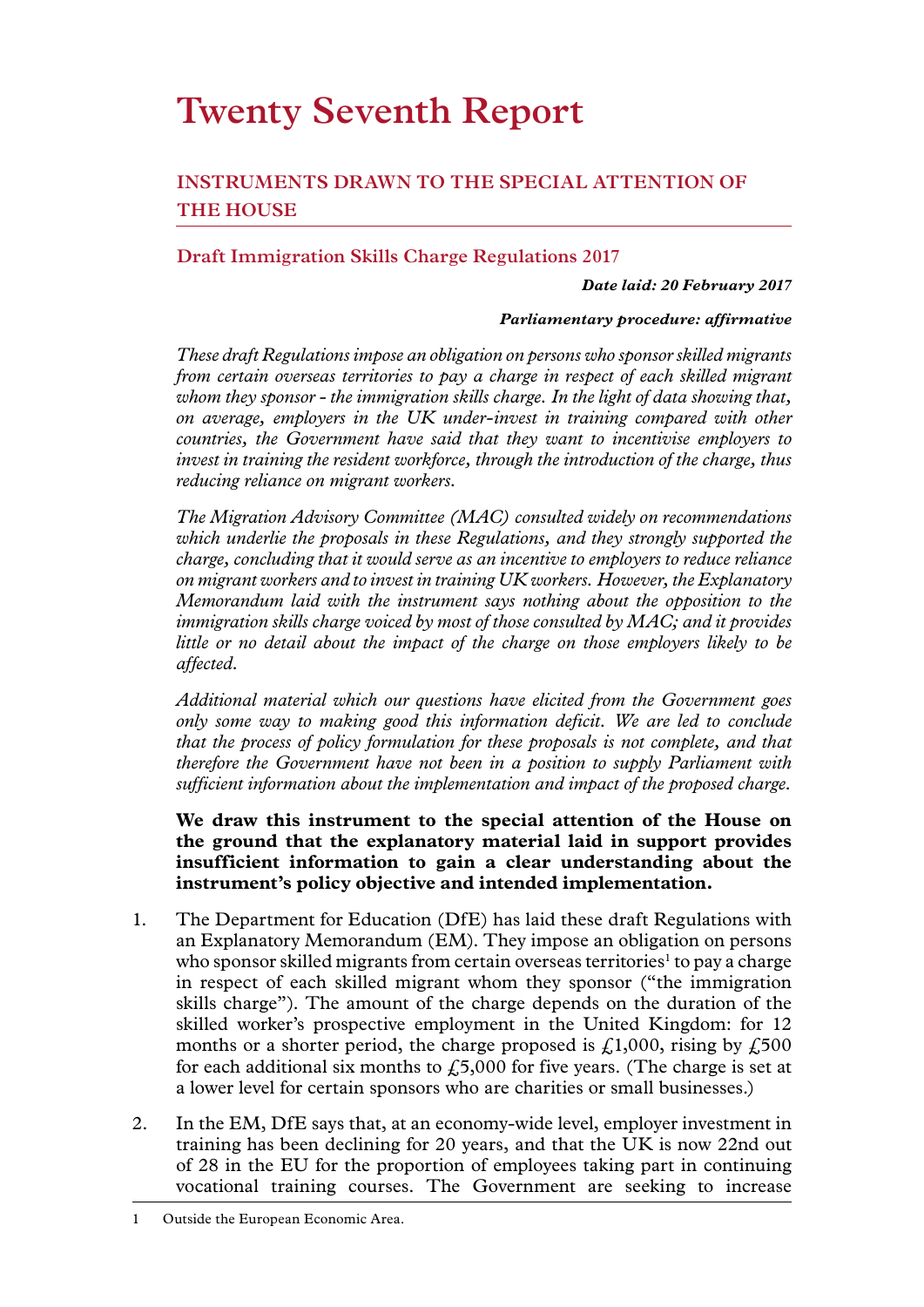#### 2 SECONDARY LEGISLATION SCRUTINY COMMITTEE

investment in skills to increase UK productivity: through the introduction of an immigration skills charge, the Government wants to incentivise employers to invest in training the resident workforce, thus reducing reliance on migrant workers. DfE says that the income raised by the immigration skills charge will be put towards addressing skills gaps in the UK workforce.

3. DfE explains that the Government's intention to legislate for the charge was announced in 2015. In a speech delivered on 21 May 2015, the then Prime Minister said that the Government intended "to ask the Migration Advisory Committee to advise on significantly reducing the level of economic migration from outside the EU."2 The Department adds that the Migration Advisory Committee (MAC) endorsed the introduction of the charge in its review of the Tier 2 skilled migration route in January 2016; and that the rate and scope of the charge were announced in a written ministerial statement on 24 March 2016.3

## *Migration Advisory Committee Report*

- 4. In the EM, DfE says that the recommendations in the MAC's January 2016 report,<sup>4</sup> following its review of the Tier 2 skilled migration route, informed the development of this policy; that the MAC consulted widely before making its recommendations; but that a full public consultation has not taken place.
- 5. The MAC's January 2016 report does not provide a quantitative analysis of consultation responses. It does, however, contain the following:

"Overall, the evidence from partners<sup>5</sup> on the ISC [immigration skills charge] was broadly against the introduction of such a charge. Business groups including the Recruitment and Employment Confederation, the Institute of Directors, the Confederation of British Industry and London First said that they were not in favour of an ISC citing, amongst other reasons, the fact that skills shortages are short term whilst skills investment is long term. Partners were mostly concerned with the likely size of any charge. Some said that an increase in the cost of recruiting migrants would price them out of doing so, while others said that they would absorb any additional cost because it was essential that the identified workers were brought in to the company. Partners were keen to point out that they saw the ISC as a tax rather than a charge or a levy. There was not a lot of enthusiasm or support for an ISC, even amongst employers that ran strong apprenticeship or other training schemes and who could potentially benefit from the additional funding stream that an ISC would provide."6

6. Noting this widespread opposition to the proposed charge, the MAC nonetheless concluded that the imposition of an immigration skills charge would serve to incentivise employers to reduce their reliance on employing migrant workers and to invest in training and upskilling UK workers; and

<sup>2</sup> "PM speech on immigration":<https://www.gov.uk/government/speeches/pm-speech-on-immigration>

<sup>3</sup> See: [https://www.parliament.uk/business/publications/written-questions-answers-statements/](https://www.parliament.uk/business/publications/written-questions-answers-statements/written-statement/Commons/2016-03-24/HCWS660/) [written-statement/Commons/2016–03-24/HCWS660/](https://www.parliament.uk/business/publications/written-questions-answers-statements/written-statement/Commons/2016-03-24/HCWS660/)

<sup>4</sup> [https://www.gov.uk/government/uploads/system/uploads/attachment\\_data/file/493039/Tier\\_2\\_](https://www.gov.uk/government/uploads/system/uploads/attachment_data/file/493039/Tier_2_Report_Review_Version_for_Publishing_FINAL.pdf) [Report\\_Review\\_Version\\_for\\_Publishing\\_FINAL.pdf](https://www.gov.uk/government/uploads/system/uploads/attachment_data/file/493039/Tier_2_Report_Review_Version_for_Publishing_FINAL.pdf)

<sup>5</sup> "Partners" is used by the MAC to refer to those consulted.

<sup>6</sup> *Ibid*, paras. 5.44 and 5.45.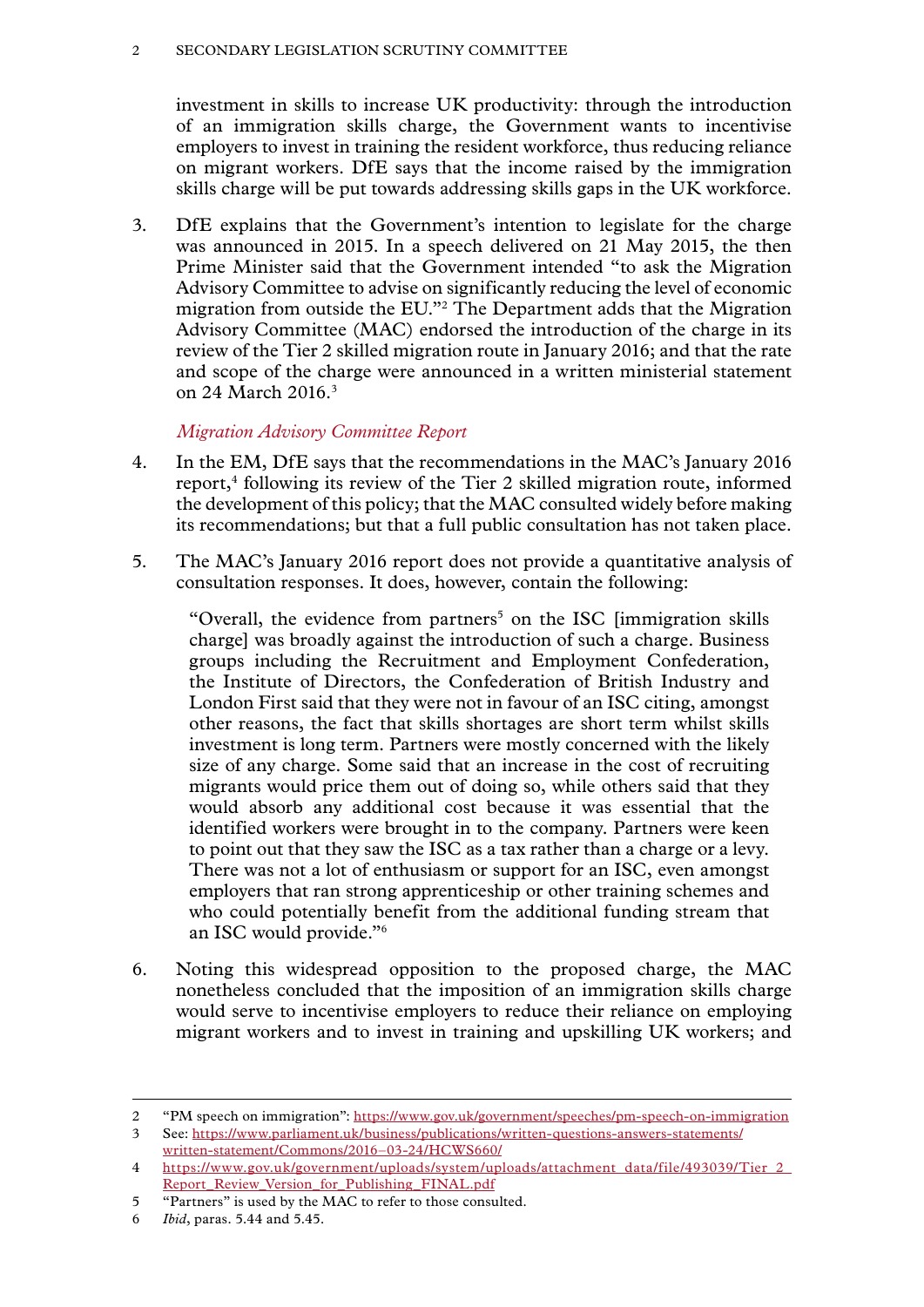also that the charge would provide a source of funding to help with this training and upskilling.7

*Information from Department for Education*

- 7. The EM laid by DfE says nothing about the opposition to the charge voiced by those whom the MAC consulted. It also states that an Impact Assessment has not been prepared for the Regulations. Given these significant gaps in the material provided, we sought additional information from the Department on a number of issues, including:
	- what evidence the Government have drawn on to justify the introduction of the immigration skills charge, in the light of the views reported from the MAC's consultation process;
	- how much income the Government expect to be raised by the charge; whether all the income will be dedicated to addressing skills gaps in the UK workforce; and which body or agency will be responsible for disbursing the income raised;
	- which sectors are likely to be affected by the charge, and what financial impact is expected for those sectors; and
	- given comments to the MAC from the Department of Health about the effect of the charge as proposed on employers recruiting relatively lower paid skilled employees, what the implications of the charge are for healthcare employees.
- 8. We are publishing the Department's responses as Appendix 1. We note in particular that DfE has told us that there is a large degree of uncertainty around the potential income that the charge may raise. The rationale for the charge advanced by the Government has referred both to reducing the level of economic migration from outside the EU and to raising income to tackle skills gaps in the UK workforce. In our view, these two aims may work against each other: if the prospect of paying the charge induces employers to cut back significantly in their use of skilled migrants, relatively little income may be raised. Moreover, the response of employers may also be influenced by their exposure to other charges, such as the apprenticeship levy<sup>8</sup> and other sector-specific levies.9 Against this background, it is unsurprising that the Department foresees uncertainty.
- 9. As already noted, the MAC's January 2016 report quotes from the Department of Health (DH) response to its call for evidence: "A fixed levy amount (rather than percentage of salary) would be regressive, disadvantaging employers recruiting relatively lower paid skilled employees compared with those on higher salaries." In line with the MAC's recommendation, the Government propose, however, that the charge should be levied as a flat fee and not as a percentage of salary. We asked about DH's view of the proposals as now set out in the Regulations. DfE has said that the rate and scope, including exemptions from the charge, as announced in March 2016, were agreed in

<sup>7</sup> *Ibid*, para. 5.84.

<sup>8</sup> See:<https://www.gov.uk/government/publications/apprenticeship-funding-from-may-2017>

<sup>9</sup> For example, the levy raised by the Engineering Construction Industry Training Board (see the Industrial Training Levy (Engineering Construction Industry Training Board) Order 2017: [http://](http://www.legislation.gov.uk/ukdsi/2017/9780111154724/contents) [www.legislation.gov.uk/ukdsi/2017/9780111154724/contents](http://www.legislation.gov.uk/ukdsi/2017/9780111154724/contents)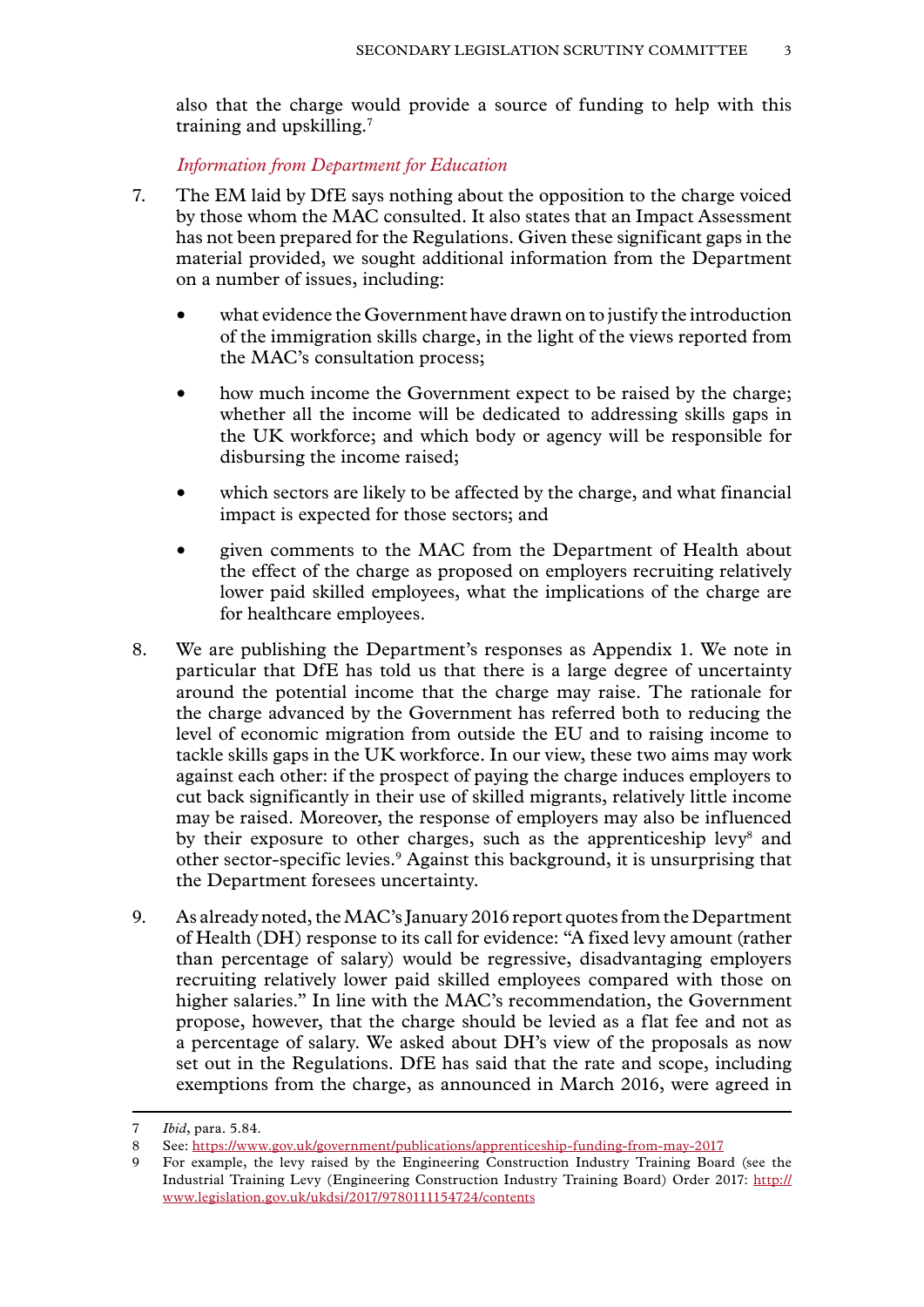#### 4 SECONDARY LEGISLATION SCRUTINY COMMITTEE

discussion with other Government Departments, including DH. We are writing to the Minister to seek further clarification of the implications of the charge for the healthcare sector, and how the Government expect to handle them.

## *Conclusions*

10. We regret the fact that the EM laid with these draft Regulations failed to provide a good deal of information about their background and impact which, in our view, is essential for proper Parliamentary scrutiny of the proposals. The additional material which our questions have elicited from the Government goes only some way to making good this information deficit; indeed, the Department for Education has now told us, for example, that the forecast of income from the immigration skills charge is currently being revised and will be included in a revised EM. We trust that it will present a more cogent case for the policy than emerges from the existing EM. **We are led to conclude that the process of policy formulation for these proposals is not complete, and that therefore the Government have not been in a position to supply Parliament with sufficient information about the implementation and impact of the proposed charge.**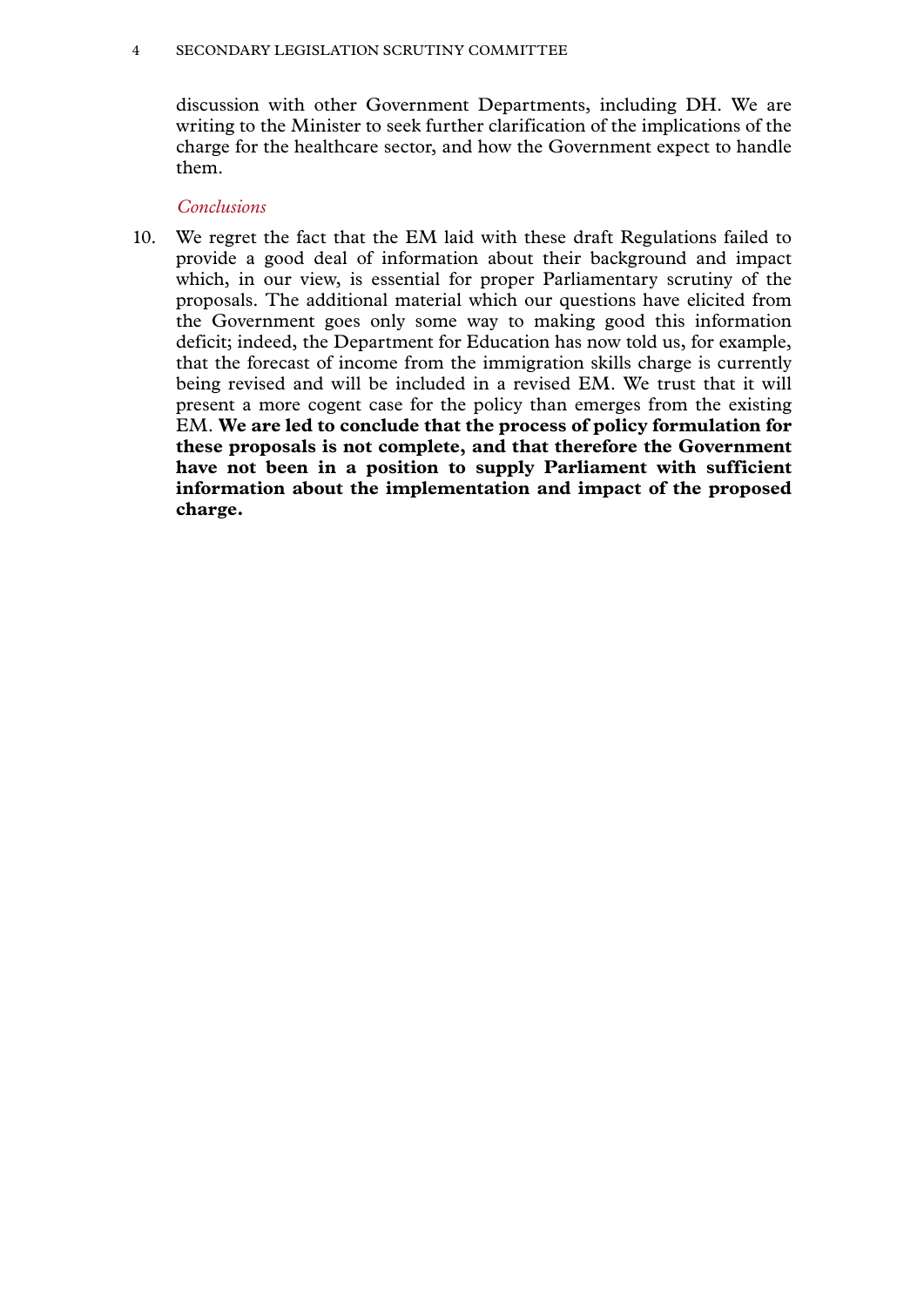## **Social Security (Personal Independence Payment) (Amendment) Regulations 2017 (SI 2017/194)**

#### *Date laid: 23 February 2017*

#### *Parliamentary procedure: negative*

*Two Upper Tribunal cases at the end of 2016 have challenged the Department for Work and Pensions' (DWP) interpretation of the current descriptors for two of the activities - Daily Living 3 and Mobility 1 - which determine whether a claimant is eligible for Personal Independence Payment (PIP) and, if so, at what rate. These Regulations seek to reverse the effect of those decisions by amending the activity descriptors to clarify the DWP's policy intention and prevent additional expenditure as a result of widening the scope of the benefit. The DWP's Equality Assessment and submissions from Tom Brake MP, the Disability Agenda Scotland, the Disability Benefits Consortium, MIND and Muscular Dystrophy UK indicate the likely negative effects of these changes on claimants, particularly those with mental health issues.* **We believe that the Government need to make the long-term impact of these changes clear to the House.**

*DWP states that, due to urgency, no consultation was possible prior to making these Regulations.* **In our view it would be prudent, now that the DWP has some experience in the operation of the PIP system and a body of case law, to review all the descriptors and the guidance to ensure that they are delivering the policy intention and being correctly interpreted.**

**These Regulations are drawn to the special attention of the House on the ground that they give rise to issues of public policy likely to be of interest to the House.**

- 11. These Regulations have been laid by the Department for Work and Pensions (DWP) under the Welfare Reform Act 2012. They are accompanied by an Explanatory Memorandum (EM) and an Equality Analysis. Changes to Social Security benefits are normally subject to review by the Social Security Advisory Committee but on this occasion the Secretary of State has cited the urgency of restoring the previous position to defer that requirement until after the Regulations have been made.
- 12. We have received representations from Tom Brake MP, Disability Agenda Scotland (DAS), the Disability Benefits Consortium (made up of 80 different charities), MIND and Muscular Dystrophy UK. These letters are referred to in the Report and published in full on our website.

### *Background*

- 13. Personal Independence Payment (PIP) was brought into effect in April 2013 with the intention of replacing Disability Living Allowance for claimants of working age. It was also intended to decrease the overall expenditure on benefits and target them more effectively: when announcing the introduction of PIP, the Minister, Lord Freud anticipated that "of those reassessed under PIP by October 2015, about 28% of people currently on Disability Living Allowance will get a reduced award and about 30% will get no award".<sup>10</sup>
- 14. DWP states that PIP is intended to be broadly proportionate to the overall need of a claimant. It applies to a wide range of mental and physical conditions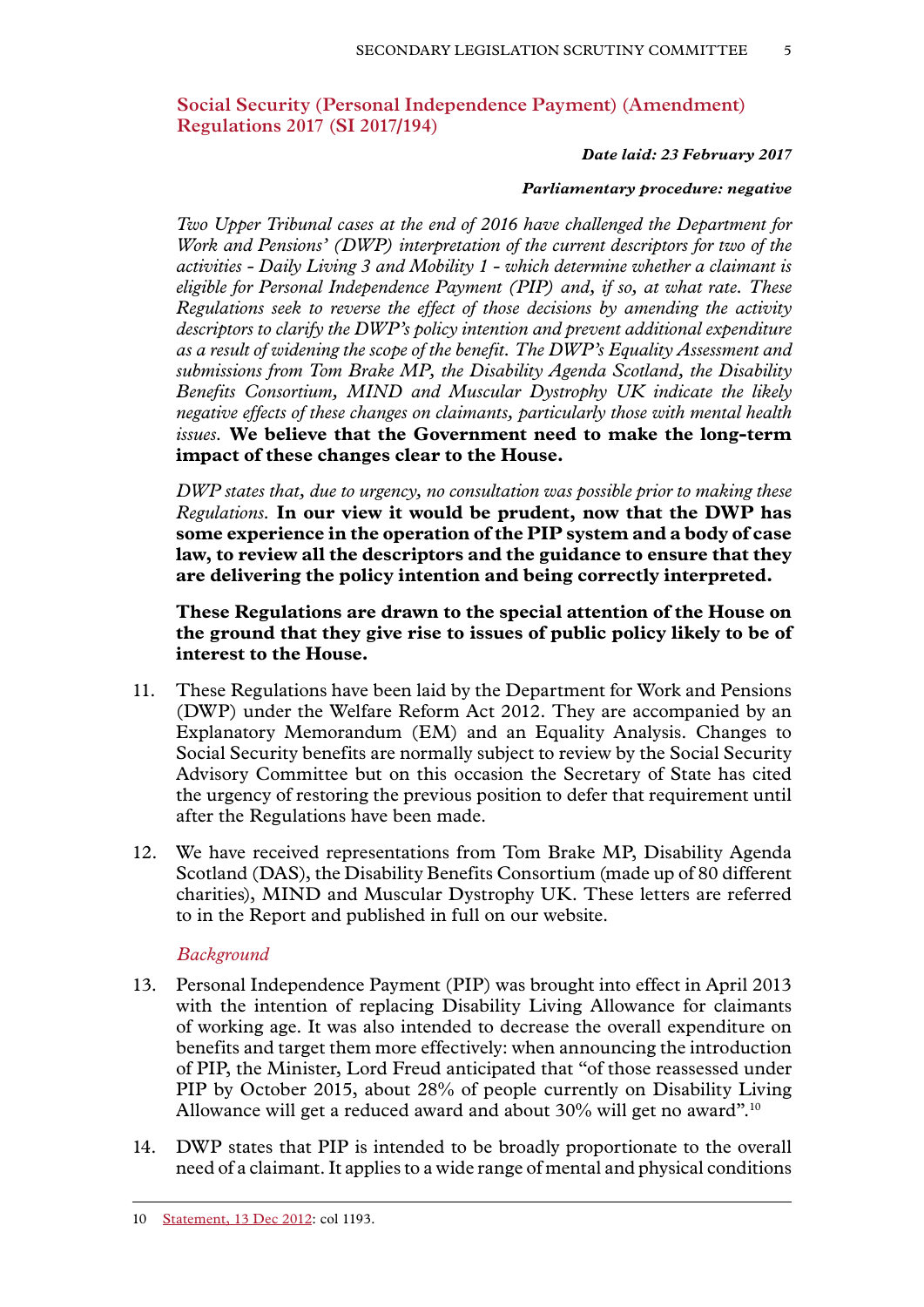and, to standardise the assessment of need, the approach adopted has been to identify certain activities involved in day to day life and the levels of support which people need with those activities. Assessment of ten "daily living activities" determine a claimant's eligibility to the daily living component of PIP and two "mobility activities" determine the claimant's eligibility for a mobility component. Each activity in the assessment is related to descriptors which set out varying degrees of ability to carry out the activity and each descriptor has a points score allocated to it. Those accumulating 8 points receive PIP at the standard rate, and those accumulating 12 points receive PIP at the enhanced rate.

15. Two Upper Tribunal cases at the end of 2016 have challenged the DWP's interpretation of the current descriptors for two of the activities: Daily Living 3 and Mobility 1. These Regulations seek to reverse the effect of those decisions by amending the activity definitions to clarify the DWP's policy intention. In particular DWP argues that, if unchanged, the broadened scope of the definitions would cost the taxpayer a further  $\ell$ 550 million in benefits in 2017–18 alone.

## *The Upper Tribunal decisions*

- 16. These Regulations reverse the effect of the decision of the Upper Tribunal in the case of *Secretary of State for Work and Pensions v LB (PIP)*. 11 The Upper Tribunal decided that where a claimant needed supervision, prompting or assistance **both** to take medication **and** to monitor a health condition, this should not be considered under descriptor b(ii) (with a score of 1 point), but instead should be considered support to manage therapy (attracting a score of 2, 4, 6 or 8 points, depending on the number of hours of supervision involved per week). In certain circumstances either component could individually also qualify for 2 or more points.
- 17. Regulation 2(2) separates the definition of "manage medication or therapy" into two separate definitions ("manage medication" and "manage therapy"). It also amends the definition of "therapy" to make it clear that this does not include receiving or administering medication by any means, or any action which falls within the definition of "monitor a health condition". Regulation 2(3) amends the activity "managing therapy or monitoring a health condition" in Part 2 of the Schedule (daily living activities) to make it clear that descriptor b (need for an aid, appliance, prompting, supervision or assistance to be able to manage medication or monitor a health condition) remains the appropriate descriptor even if two or more elements in that descriptor are satisfied.
- 18. Regulation 2(4) reverses the effect of the decision of the Upper Tribunal in the case of *MH v Secretary of State for Work and Pensions (PIP)*12 by making it clear that in the activity "planning and following journeys" the effects of psychological distress are not relevant to the higher scoring descriptors c, d or f.
- 19. DWP state that the judgments were "contrary to the intention of the Department when developing the PIP assessment as the descriptors are proxy

<sup>11</sup> [https://www.gov.uk/administrative-appeals-tribunal-decisions/secretary-of-state-for-work-and](https://www.gov.uk/administrative-appeals-tribunal-decisions/secretary-of-state-for-work-and-pensions-v-lb-pip-2016-ukut-0530-aac)[pensions-v-lb-pip-2016-ukut-0530-aac](https://www.gov.uk/administrative-appeals-tribunal-decisions/secretary-of-state-for-work-and-pensions-v-lb-pip-2016-ukut-0530-aac)

<sup>12</sup> [https://www.gov.uk/administrative-appeals-tribunal-decisions/mh-v-secretary-of-state-for-work](https://www.gov.uk/administrative-appeals-tribunal-decisions/mh-v-secretary-of-state-for-work-and-pensions-pip-2016-ukut-0531-aac)[and-pensions-pip-2016-ukut-0531-aac](https://www.gov.uk/administrative-appeals-tribunal-decisions/mh-v-secretary-of-state-for-work-and-pensions-pip-2016-ukut-0531-aac)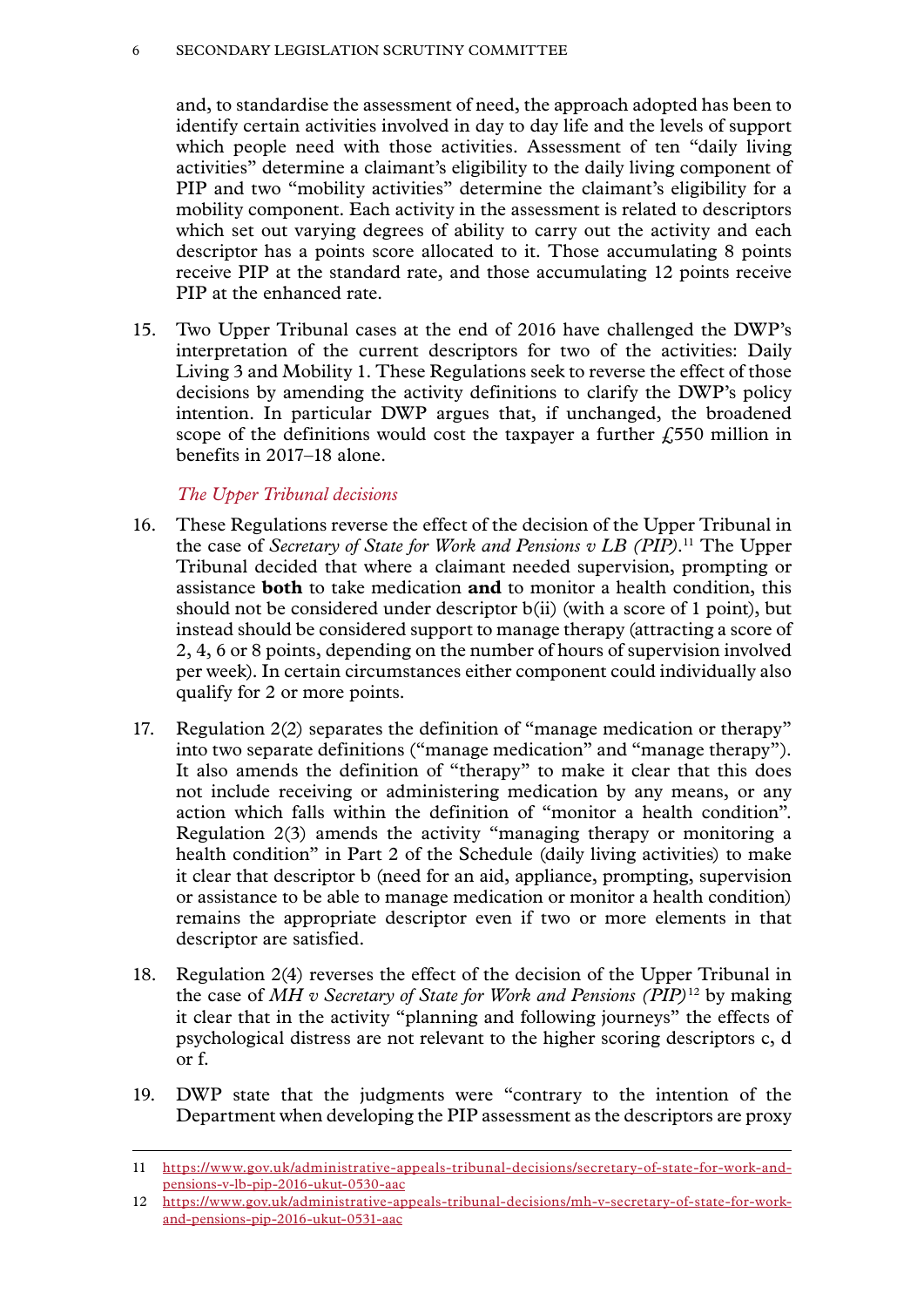for overall need and the policy was based on the judgement that someone who is receiving support in order to manage medication, monitor a health condition or both combined, is likely to have a lower level of need across all daily living activities than someone who needs support with therapy. For that reason it should only ever score a maximum of 1 point." 13

20. The sort of health issues where these factors could be relevant include dementia, learning difficulties, epilepsy and type 1 diabetes. Page 10 of the Equality Assessment provided by DWP sets out some sample scenarios to illustrate how DWP thinks the criteria should apply.<sup>14</sup>

#### *Concerns from disability groups*

- 21. In a Written Statement the DWP states that in its view, prior to the ruling, the PIP assessment "made a distinction between the two groups, on the basis that people who cannot navigate, due to a visual or cognitive impairment, are likely to have a higher level of need, and therefore face higher costs," than someone with isolated social phobia or anxiety.<sup>15</sup>
- 22. **Tom Brake MP** challenges that, stating that the Government have changed their position from the December 2012 consultation on the PIP mobility descriptors. He also quotes from an earlier court case where the Government argued that the changes in PIP were to "reallocate resources from those with physical impairment to those with non-physical impairments".
- 23. **Disability Agenda Scotland** (DAS) raise similar points emphasising that the initial intention for PIP, set out in the Explanatory Notes to the Bill that became the Welfare Reform Act 2012, was that people should be entitled to the higher rate of mobility component if their mobility is severely limited by the person's physical or mental condition.<sup>16</sup> In response to a subsequent written question the Government clarified this further: "For example*,* when considering entitlement to both rates of the mobility component we will take into account ability to plan and follow a journey, in addition to physical ability to get around. *Importantly, PIP is designed to assess barriers individuals face, not make judgment based on their impairment type.*"<sup>17</sup> DAS feel that the Upper Tribunal decisions supported this intention and by going against it the Government are now making a distinction between people with different conditions, against the rulings of the court.
- 24. **The Disability Benefits Consortium** (DBC) support the Upper Tribunal's approach to the descriptor which looks at the claimant's functional ability to perform the task rather than the cause of their difficulties. In particular they are concerned that the changes proposed by these Regulations could move over 140,000 people from the higher rate of mobility to no entitlement at all. They also point out that many conditions are complex and fluctuate in severity: "at any given time up to 40% of people with Parkinson's disease will also have depression or anxiety. Similarly many people with MS experience significant cognitive difficulties and are more likely to have a co-morbid mental health condition". Such people often need to be accompanied throughout a journey, which could be as simple as a trip to the shops or a medical visit.

<sup>13</sup> [Equality Analysis](http://www.legislation.gov.uk/uksi/2017/194/pdfs/uksiod_20170194_en.pdf) paras 23–24.

<sup>14</sup> [Equality Analysis](http://www.legislation.gov.uk/uksi/2017/194/pdfs/uksiod_20170194_en.pdf) page 10.

<sup>15</sup> [HL WS497](http://www.parliament.uk/business/publications/written-questions-answers-statements/written-statement/Lords/2017-02-23/HLWS497/) 23 February 2017.

<sup>16</sup> [Explanatory Notes](https://www.publications.parliament.uk/pa/bills/lbill/2010-2012/0075/en/12075en.htm) on the Welfare Reform Bill 2011, para 355.

<sup>17</sup> Commons Hansard, 7 Feb 2012, col 233W-Emphasis added.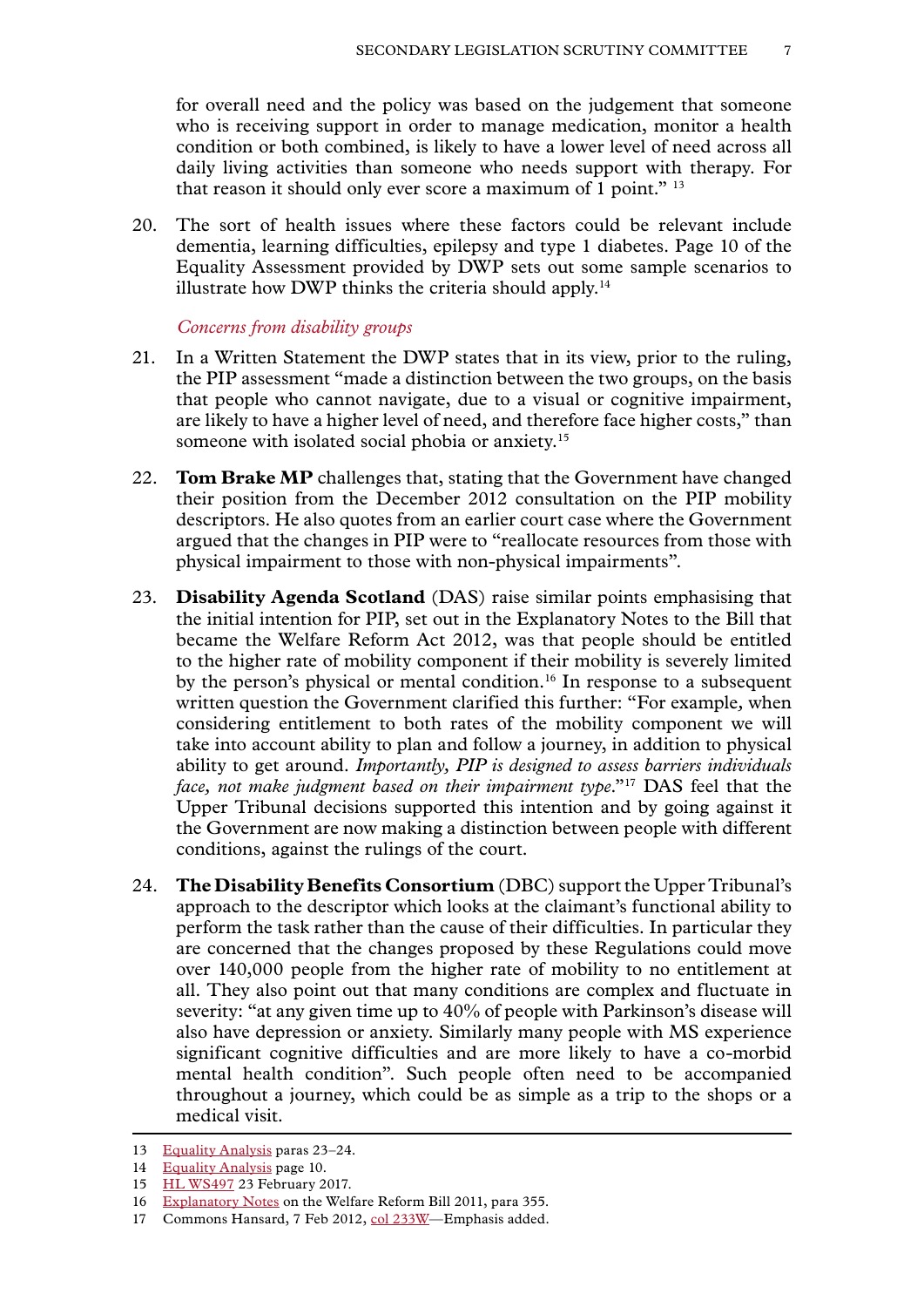#### 8 SECONDARY LEGISLATION SCRUTINY COMMITTEE

- 25. DBC is concerned that by amending the assessment criteria in this way the legislation moves further away from the original policy intention of "a holistic view of the impact of disability, fairly taking into account the full range of impairments" towards a hierarchy of needs between different condition types.
- 26. **MIND** is concerned that these Regulations move away from the "parity of esteem" that PIP was supposed to establish between mental and physical impairments and create a legal distinction between mental health problems and other kinds of impairments when it comes to benefit assessments: "Whilst this will not be a 'cut' for people currently receiving PIP, it is a clear diversion from the stated aims of the legislation back in 2012 as it excludes people who experience 'overwhelming psychological distress' from being eligible for the higher mobility component."
- 27. **Muscular Dystrophy UK's** submission offers case studies that illustrate why people with physical difficulties may also develop anxiety that prevents them from venturing out alone. They are concerned that some disabled people could lose out as a result of this emergency legislation.

## *Impact*

- 28. In both the Minister's Written Statement on 23 February and his oral statement on 28 February, he stated that the changes "will not result in any claimants seeing a reduction in the amount of PIP previously awarded by DWP".18
- 29. The Equality Analysis, in contrast, on pages 12-13, sets out a table of conditions most likely to be affected by reversing the effect of the judgment on daily living activity 3 (Table 1) and the numbers estimated to be affected by it (Table 3). It estimates about 0.12% of the PIP caseload would have their benefit reduced as a result of the criteria changes (approximately 1,000 cases). Similar tables on pages 20-21 of the Equality Assessment list the conditions most likely to be affected by reversing the effect of the judgment on mobility activity 1 and estimate that this would affect approximately 16% of the PIP caseload. Table 7 sets out the estimated proportion of these for whom the judgment is likely to mean a change in descriptor and Table 8 shows the impact of these changes on award rates. According to Table 8, 143,000 cases would be likely to lose the mobility component as a result and a further 21,000 have their component reduced from Enhanced to Standard rate.19
- 30. We put this to DWP who responded: "The legislation will not result in any claimants seeing a reduction in the amount of PIP previously awarded by DWP. The Equality Analysis illustrates our assessment of the number of people that we estimate would have been benefited from the UT decision(s), had the amending Regulations not been made. This is a notional not a cash loss. Complex change takes time to implement safely and reliably across a national service of over 3,000 Case Managers and 2,000 Health Professionals. DWP hasn't yet reached a point where it's possible to implement the MH/ LB case law in its decision-making in a safe and consistent manner".

<sup>18</sup> [HL WS497](http://www.parliament.uk/business/publications/written-questions-answers-statements/written-statement/Lords/2017-02-23/HLWS497/) 23 February 2017: [oral statement](https://hansard.parliament.uk/lords/2017-02-28/debates/430DF5C8-A8A4-4EDB-BF40-E59EB7E9A0AC/PersonalIndependencePayments) 28 February 2017, col 717.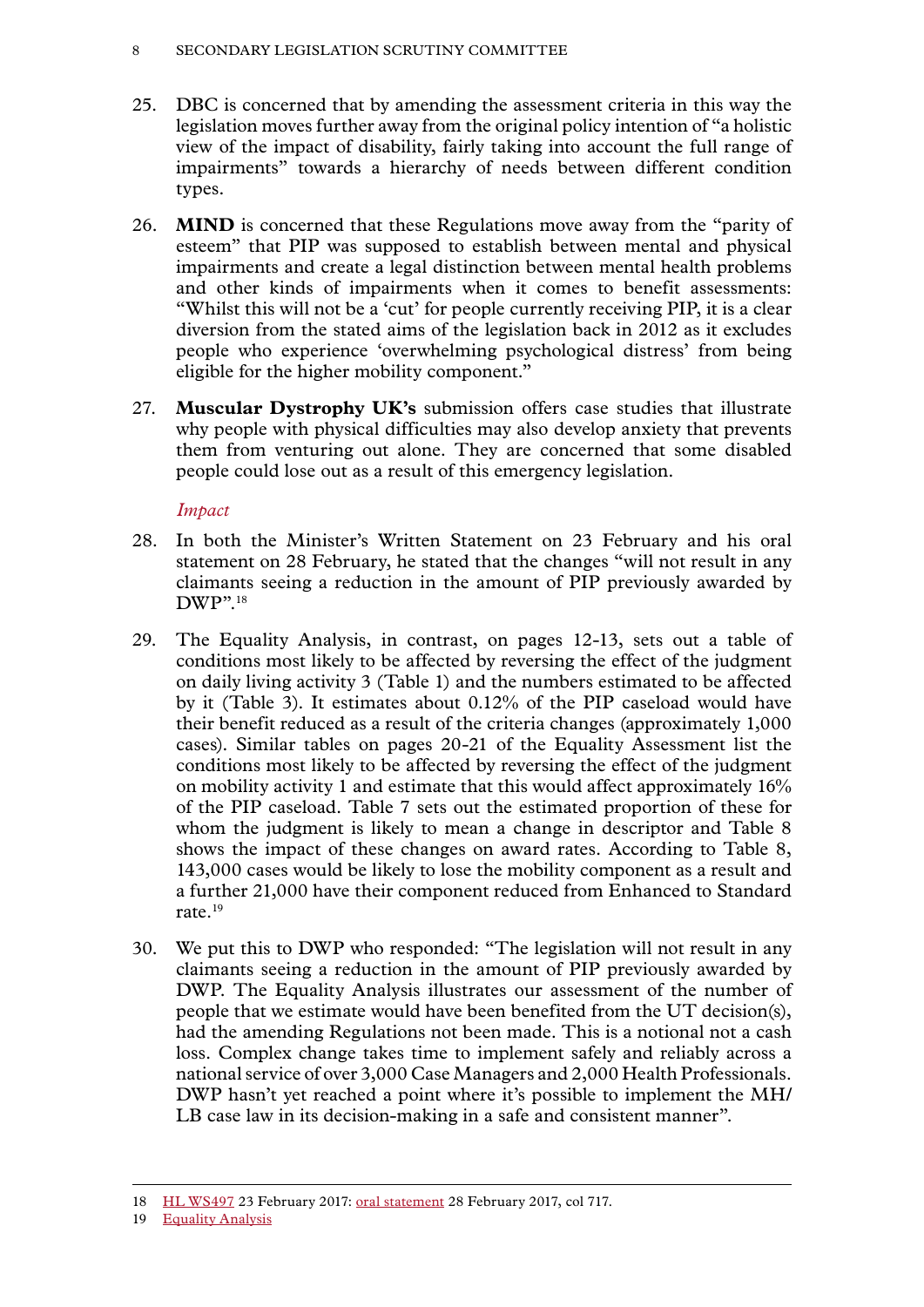31. However, as the submissions received point out, while this change may not result in an immediate 'cut' for people currently receiving PIP, they may lose out in future (despite no change to their condition), if they are reassessed under the new criteria. The submissions see DWP's own Equality Analysis evaluation as demonstrating that the Government have no firm idea of the long-term impact of these changes but indicative that many will lose benefit. **We believe the Government need to make the long-term impact of these changes clear to the House.**

#### *Conclusion*

- 32. We note with particular concern that DWP states at section 9.2 of the EM that "since this instrument clarifies the PIP Regulations so as to reverse the effect of the two Upper Tribunal judgments and reinstate the originally intended meaning, no changes are required to [the PIP Assessment] guidance". This seems illogical. The existing guidance has led to two significant Upper Tribunal decisions because the interpretation of the current descriptors was inconsistent or misunderstood. The wording of the descriptors has been changed, which suggests that, as a minimum, those making the assessments should be provided with revised guidance to ensure that they take proper account of the distinctions made. The response from DWP at paragraph 28 above which indicates that the assessors do not have either the ability or the capacity to implement the Upper Tribunal decisions "in a safe and consistent manner" also indicates a need for review.
- 33. DBC make the point that in the process of conversion from Disability Living Allowance to PIP, 48% have received a lower level of award or no award at all and, of those who have appealed, 60% have been successful. The high level of successful appeals also appears to indicate that the guidance and the assessors' interpretation of it is not yet sufficiently robust.
- 34. **When we considered the initial PIP Regulations in 2013 we said that the House should examine the guidance carefully.**<sup>20</sup> **In our view it would be equally prudent, now that the DWP has some experience in the operation of the system and a body of case law, to review all the descriptors and the guidance to ensure that they are delivering the policy intention and being correctly interpreted**.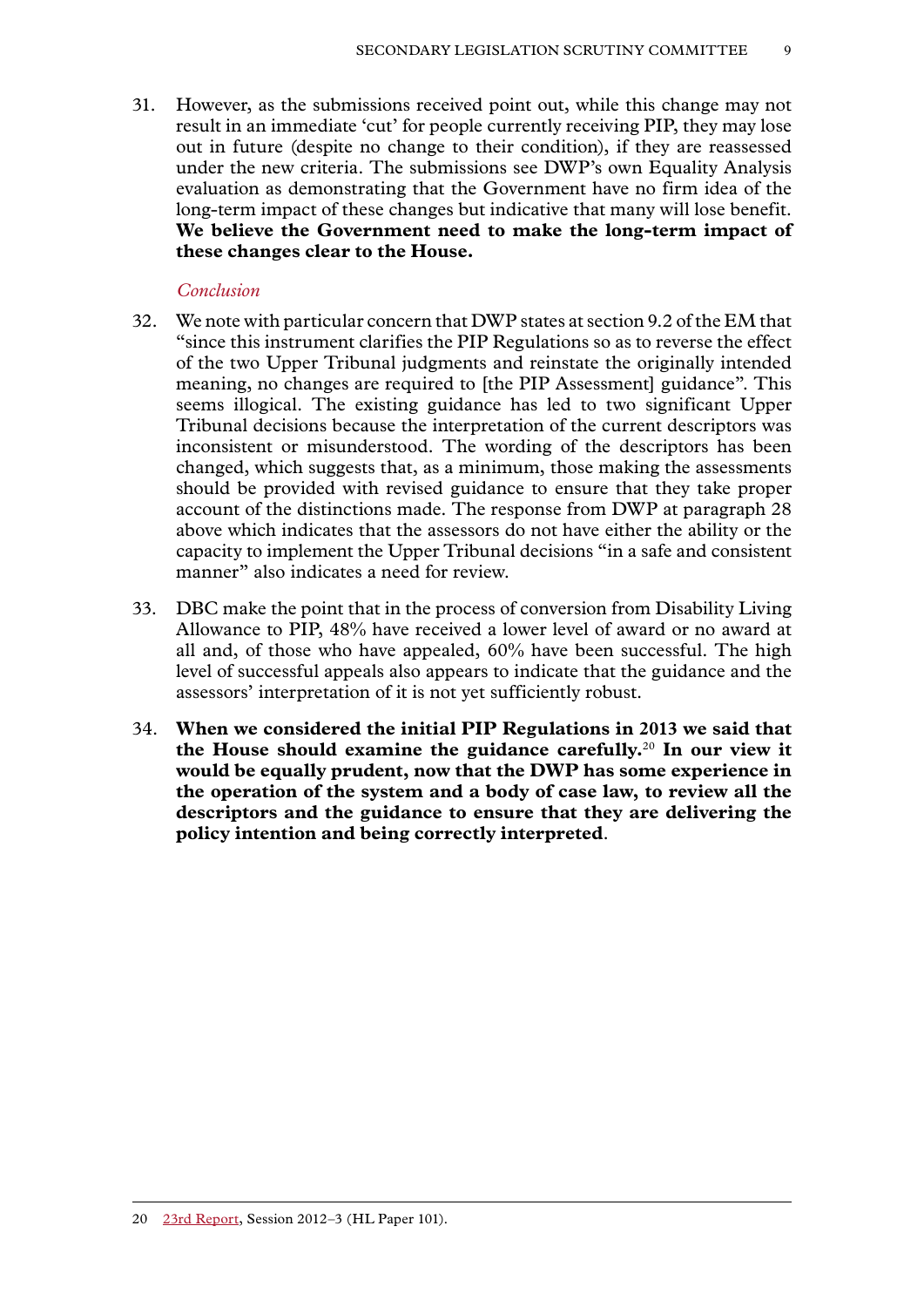## **CORRESPONDENCE**

#### **Civil Procedure (Amendment) Rules 2017 (SI 2017/95)**

35. In our 25th Report of this session<sup>21</sup> we drew attention to the section of the Civil Procedure (Amendment) Rules 2017 which amended the cost assessment regime for public interest cases taken to court on environmental grounds. We found that the Explanatory Memorandum provided by the Ministry of Justice lacked any evidence-based justification for the proposed changes or for the effect that they are assumed to produce. We therefore wrote to the Minister to express concern over the way that this policy change was presented, in particular how the outcome of the consultation was described. The Minister's response published in our last report agreed that the explanation could have been clearer and provided a revised Explanatory Memorandum. He also noted our concern that it was not appropriate for certain matters to be included in an instrument dealing with miscellaneous administrative amendments and undertook to consider the basis on which that might be done. The further correspondence published in Appendix 2 sets out the criteria for exclusion that the Ministry of Justice proposes to use in future.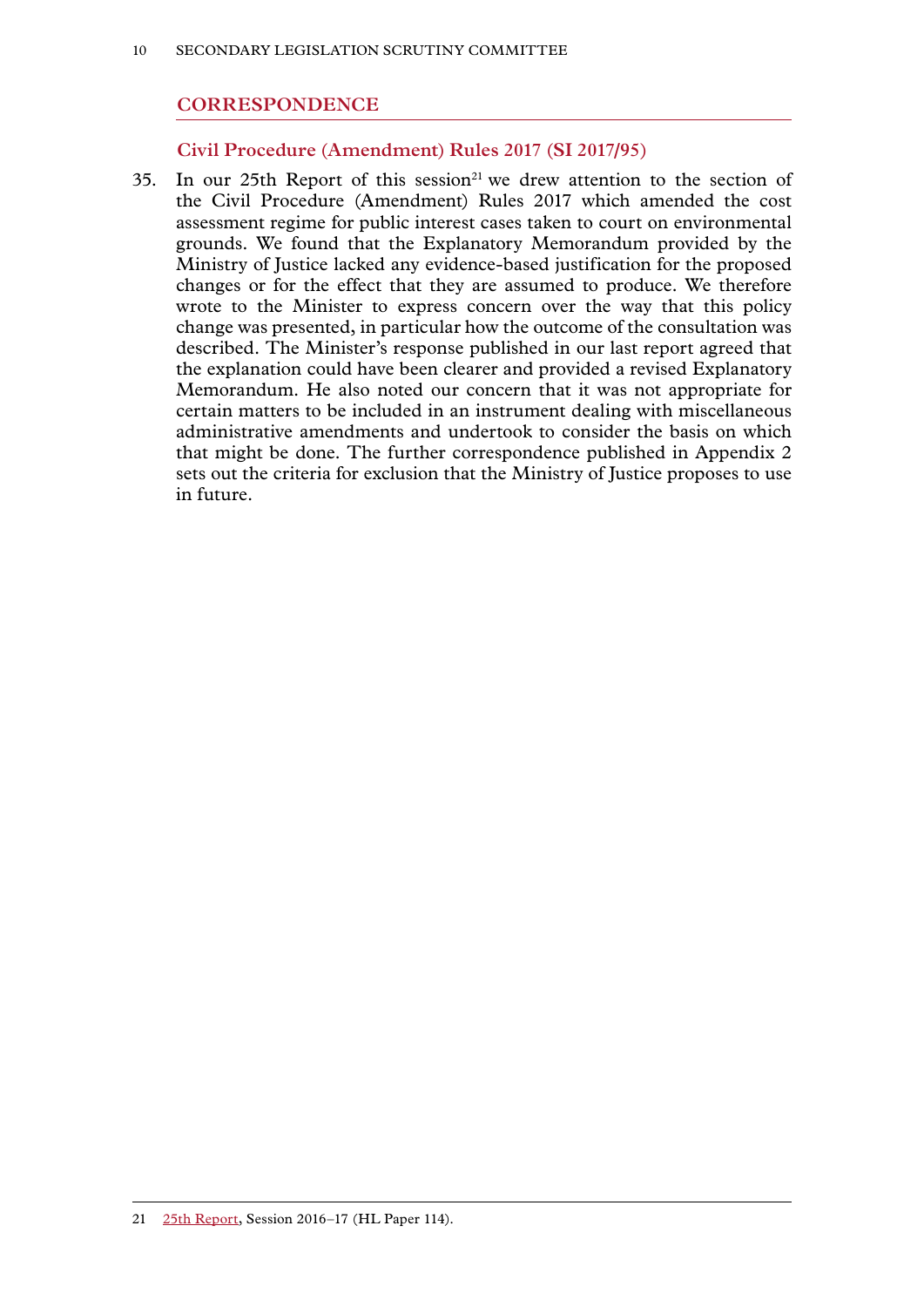#### **INSTRUMENTS OF INTEREST**

**Universal Credit (Benefit Cap Earnings Exception) Amendment Regulations 2017 (SI 2017/138)**

36. In Universal Credit, claimants are currently exempted from the Benefit Cap when the individual, or a couple jointly, earns  $\hat{\ell}$  430 or more per monthly assessment period, regardless of household type. This is to encourage claimants to move into work or increase their work hours. The  $f<sub>430</sub>$  earnings exception threshold was originally set in 2012 as the gross monthly earnings from 16 hours of work per week paid at the highest national minimum wage rate, but has not subsequently been updated. This instrument moves the threshold from a fixed sum to a formula of 16 times the highest national minimum wage rate so that it will update automatically in April each year when the national living wage rate changes. The Social Security Advisory Committee (SSAC), a statutory consultee, has published a report accepting the rationale for the main change but expressing concern over the position of apprentices who are paid at a significantly lower rate.<sup>22</sup> The Government response disagrees with the SSAC but provides a clear explanation, with examples, of why they take that view. **We commend this transparent approach**.

#### **Civil Legal Aid (Immigration Interviews) (Exceptions) (Amendment) Regulations 2017 (SI 2017/192)**

37. Legal aid is not, as a general rule, available for a legal representative to attend an asylum interview with their client. An exception for clients detained at three specified locations was made in the First Tier Tribunal's Fast Track Rules which were quashed by the Court and are no longer in force. These amending Regulations reinstate the position by describing them directly as Colnbrook House, Harmondsworth and Yarl's Wood Immigration Removal Centres. These Regulations provide legal certainty so that the Legal Aid Agency may continue to make payments to lawyers attending asylum interviews at these Centres.

<sup>22</sup> [https://www.gov.uk/government/uploads/system/uploads/attachment\\_data/file/594551/print-ready](https://www.gov.uk/government/uploads/system/uploads/attachment_data/file/594551/print-ready-universal-credit-benefit-cap-earnings-exception-amendment-regulations-2017-ssac-report.pdf)[universal-credit-benefit-cap-earnings-exception-amendment-regulations-2017-ssac-report.pdf](https://www.gov.uk/government/uploads/system/uploads/attachment_data/file/594551/print-ready-universal-credit-benefit-cap-earnings-exception-amendment-regulations-2017-ssac-report.pdf)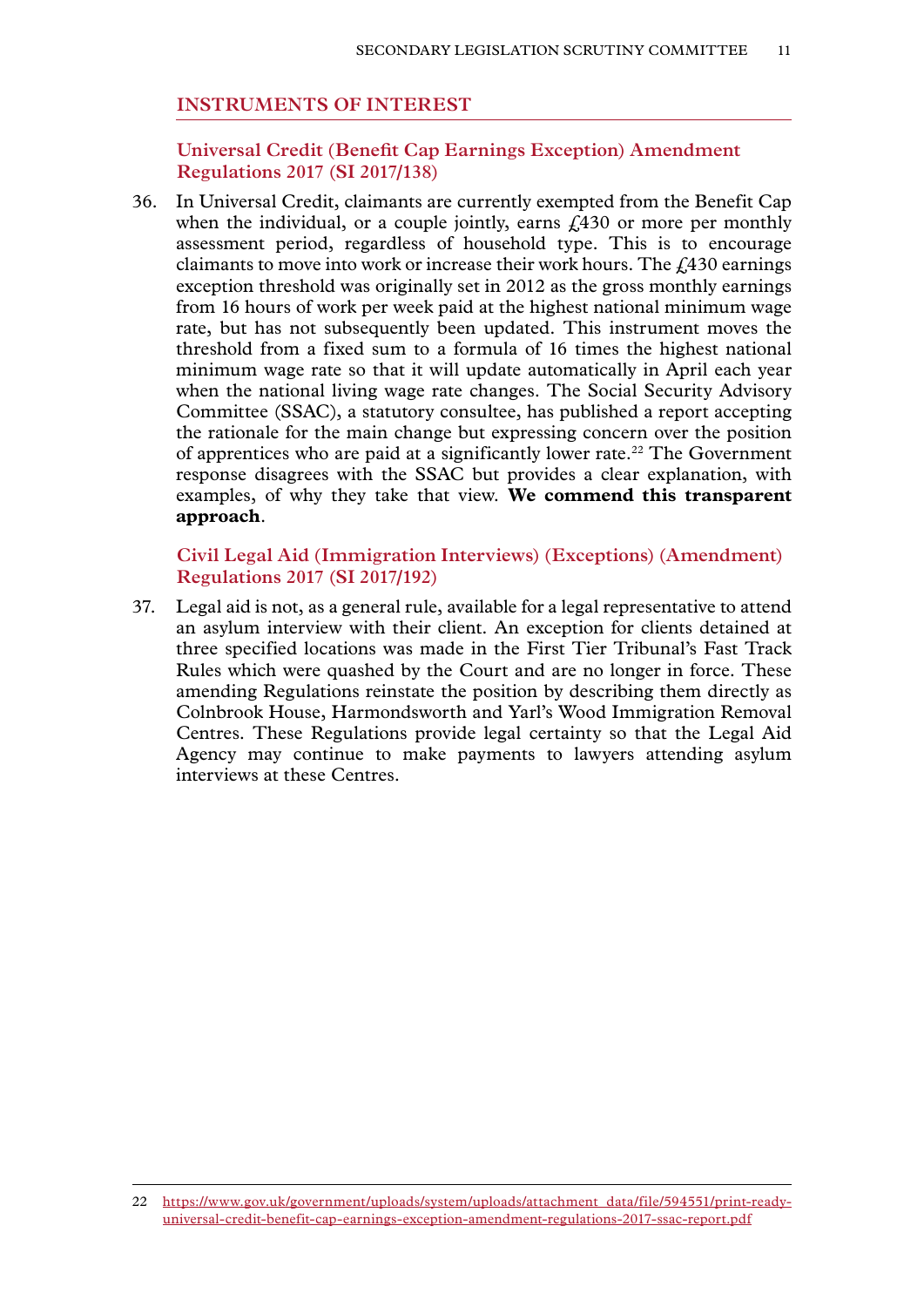## **INSTRUMENTS NOT DRAWN TO THE SPECIAL ATTENTION OF THE HOUSE**

#### **Draft instruments subject to affirmative approval**

Armed Forces Act (Continuation) Order 2017

Industrial Training Levy (Engineering Construction Industry Training Board) Order 2017

Non-Domestic Rating (Rates Retention) and (Levy and Safety Net) (Amendment) Regulations 2017

Prescribed Persons (Reports on Disclosures of Information) Regulations 2017

## **Draft instruments subject to annulment**

London Borough of Redbridge (Electoral Changes) Order 2017

#### **Instruments subject to annulment**

| SI 2017/138 | Universal Credit (Benefit Cap Earnings Exception) Amendment<br>Regulations 2017       |  |
|-------------|---------------------------------------------------------------------------------------|--|
| SI 2017/150 | National Health Service Litigation Authority (Amendment)<br>Regulations 2017          |  |
| SI 2017/162 | Patents (Isle of Man) (Amendment) Order 2017                                          |  |
| SI 2017/164 | Personal Injuries (NHS Charges) (Amounts) Amendment<br>Regulations 2017               |  |
| SI 2017/173 | Assisted Areas (Amendment) Order 2017                                                 |  |
| SI 2017/174 | Social Security (Income-Related Benefits) Amendment<br>Regulations 2017               |  |
| SI 2017/175 | Employment Rights (Increase of Limits) Order 2017                                     |  |
| SI 2017/178 | Plant Health (Sweet Chestnut Blight) (England) Order 2017                             |  |
| SI 2017/185 | Child Trust Funds (Amendment) Regulations 2017                                        |  |
| SI 2017/187 | Court of Protection (Amendment) Rules 2017                                            |  |
| SI 2017/192 | Civil Legal Aid (Immigration Interviews) (Exceptions)<br>(Amendment) Regulations 2017 |  |
| SI 2017/193 | Export Control (Amendment) (No. 2) Order 2017                                         |  |
| SI 2017/198 | Courts Act 2003 (Amendment) Order 2017                                                |  |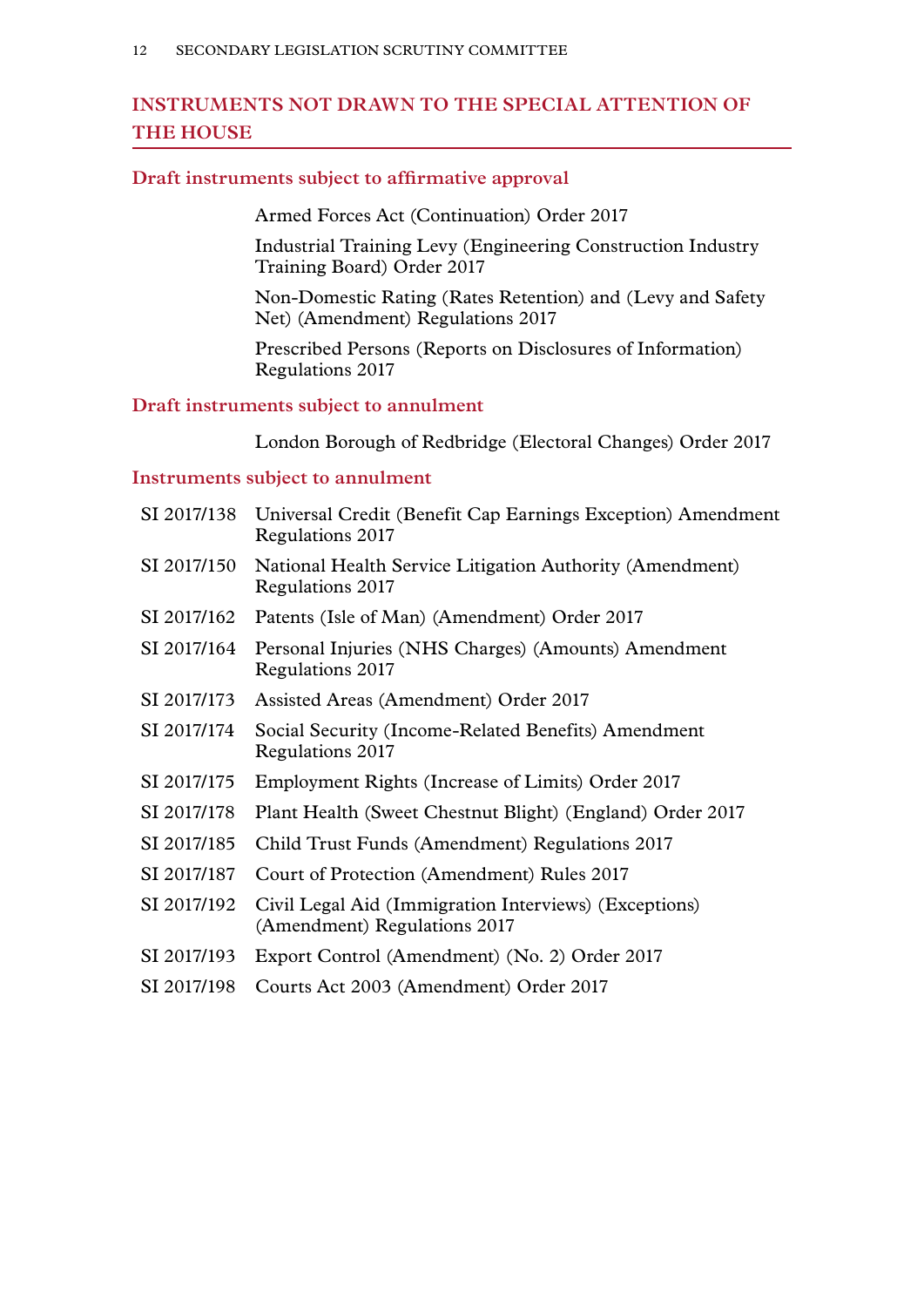## **Appendix 1: DRAFT IMMIGRATION SKILLS CHARGE REGULATIONS 2017**

### **Additional Information from the Department for Education (DfE)**

*Q1: In the Explanatory Memorandum (EM) to the Regulations, you say: "7.3 The income raised by the charge will be put towards addressing skills gaps in the UK workforce." How much income do you expect to be raised by the ISC? Will all the income be dedicated to addressing skills gaps in the UK workforce? Which body or agency will be responsible for disbursing the income raised by the ISC?*

A1: There is a large degree of uncertainty around the potential income raised by the ISC. A number of assumptions must be made in order to calculate the potential income, including the response of employers to the introduction of the ISC, recently implemented changes to Tier 2 and other forthcoming changes to Tier 2, and other factors which might affect Tier 2 volumes and compositions in the future. Each of these assumptions is subject to uncertainty. The income forecast is currently being revised and will be included in a revised Explanatory Memorandum.

The charge will be collected by the Home Office as part of the visa sponsorship process. The Home Office will transfer the income to the Consolidated Fund, less an amount to cover collection and administrative costs. The Barnett formula will be used by HM Treasury to determine the split of funding between the Department for Education and each of the Devolved Administrations.

The income raised from the charge will be used to address skills gaps in the UK workforce (less an amount to cover Home Office collection and administration costs). Further information about how the income from the charge will be used will be set out in due course.

*Q2: In the EM you also say that an Impact Assessment has not been prepared for the Regulations: Which sectors are likely to be affected by the ISC? What financial impact is expected for those sectors?*

A2: The charge will impact employers who use the Tier 2 (General) and Tier 2 (Intra-company Transfer) routes to recruit skilled workers. We might expect employers who currently rely on Tier 2 to benefit the most from the upskilling of the resident workforce. The impact will vary depending on whether employers choose to use the Tier 2 route, the number of Certificates of Sponsorship employers choose to assign, whether they will be required to pay the standard rate or the reduced rate for smaller sponsors and charities, and also the length of time an employer chooses to employ a worker for.

A breakdown by Tier and sector can be found in the "sponsorship data tables" in the latest migration statistics published on 23 February 2017:

[https://www.gov.uk/government/statistics/immigration-statistics-october-to](https://www.gov.uk/government/statistics/immigration-statistics-october-to-december-2016-data-tables)[december-2016-data-tables](https://www.gov.uk/government/statistics/immigration-statistics-october-to-december-2016-data-tables)

*Q3: In the EM, you refer to consultation carried out by the Migration Advisory Committee, which is reported on in the MAC's December 2015 Review of Tier 2. In that Report, the MAC says that there are a number of skills levies in operation at the sectoral level in the UK, and identifies them as levies raised by the Construction Industry Training Board (CITB), the Engineering Construction Training Board (EICTB), and the Film Skills Investment Fund. Will employers in these sectors be exempt from the ISC? If not, why not?*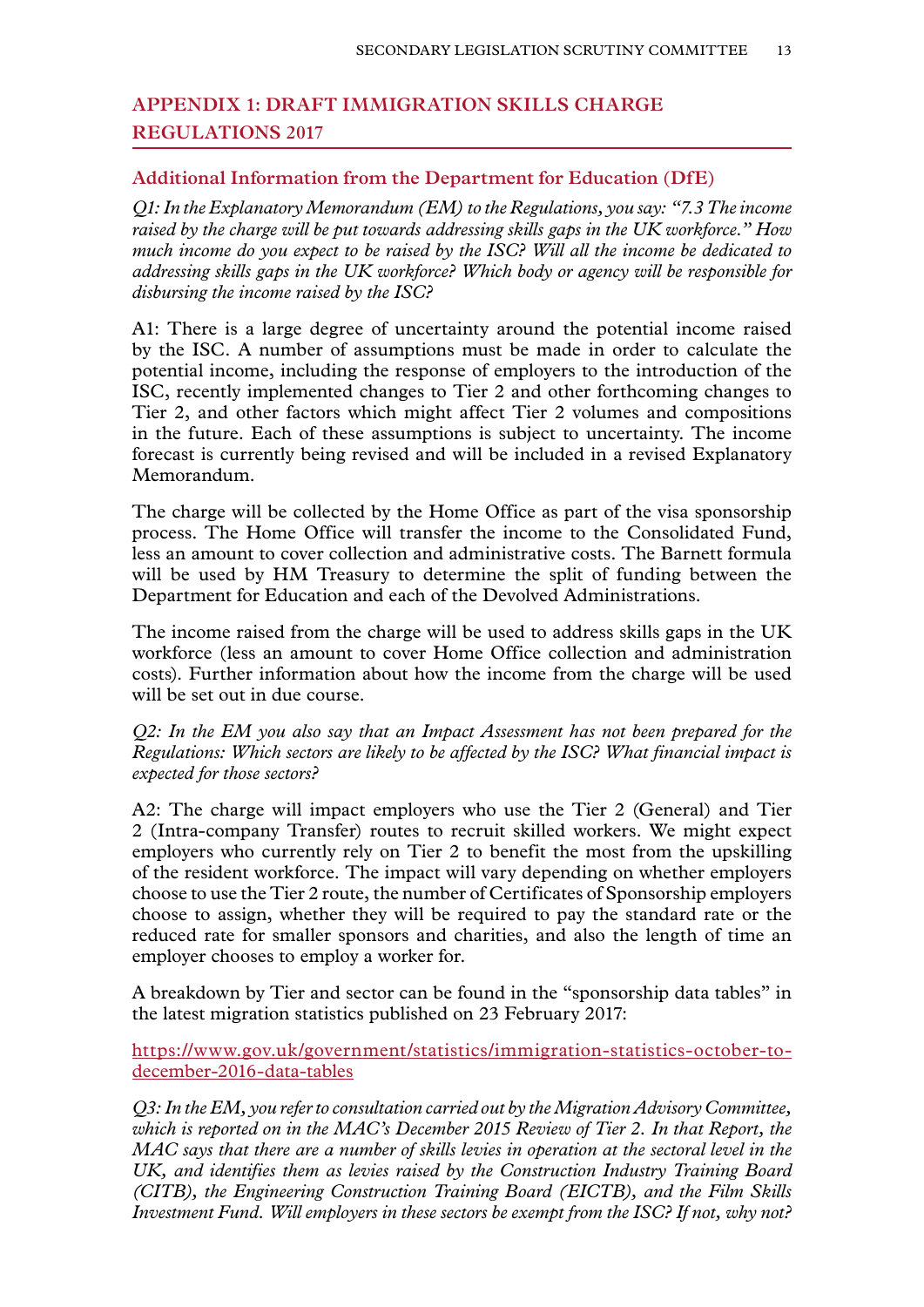A3: The ITB levies are to encourage training in sectors with very high degrees of self-employment, project working and long supply chains, while the Film Skills levy is voluntary. No sectors have been exempted from the ISC. We want to encourage all employers to consider the UK labour market first. Employers that are smaller sponsors or charities will be eligible for the reduced rate. We have exempted occupations skilled to PhD level in view of the Government's desire to protect the UK's position as a centre of excellence for research.

*Q4: Also in that Report, the MAC says (at 5.38):*

*"Some partners were in favour of the ISC being proportionate to salary in order not to disadvantage lower paid occupations. However, we propose that those employers hiring more highly paid (and by inference more highly skilled) migrants should be penalised less in proportion to the salary paid, and would therefore recommend a flat fee. The implication of this is that those employers bringing in more highly skilled migrants are charged proportionally less on the grounds that the benefits to the UK of these migrants are greater, on average, than for less highly paid migrants."*

*It also quotes the Department of Health response to the call for evidence: "A fixed levy amount (rather than percentage of salary) would be regressive, disadvantaging employers recruiting relatively lower paid skilled employees compared with those on higher salaries." What are the implications of the ISC for healthcare employees? Has the Department of Health expressed concerns about the impact of the ISC on the NHS?*

A4: There have been discussions with the Department of Health about how health education and training can benefit from the Government's wider skills reforms such as apprenticeships. The rate and scope, including exemptions from the charge, as announced in March 2016, were agreed in discussion with other government departments, including the Department of Health.

*Q5: Also in that Report, the MAC says:*

*"5.44 Overall, the evidence from partners on the ISC was broadly against the introduction of such a charge. Business groups including the Recruitment and Employment Confederation, the Institute of Directors, the Confederation of British Industry and London First said that they were not in favour of an ISC citing, amongst other reasons, the fact that skills shortages are short term whilst skills investment is long term.*

*5.45 Partners were mostly concerned with the likely size of any charge. Some said that an increase in the cost of recruiting migrants would price them out of doing so, while others said that they would absorb any additional cost because it was essential that the identified workers were brought in to the company. Partners were keen to point out that they saw the ISC as a tax rather than a charge or a levy. There was not a lot of enthusiasm or support for an ISC, even amongst employers that ran strong apprenticeship or other training schemes and who could potentially benefit from the additional funding stream that an ISC would provide."*

*Given that evidence from the MAC's consultation did not on balance support the introduction of the ISC, what other evidence have the Government drawn on to justify its introduction?*

A5: The Government considered the evidence in the MAC's January 2016 report and the MAC's recommendation that it "strongly supports the introduction of an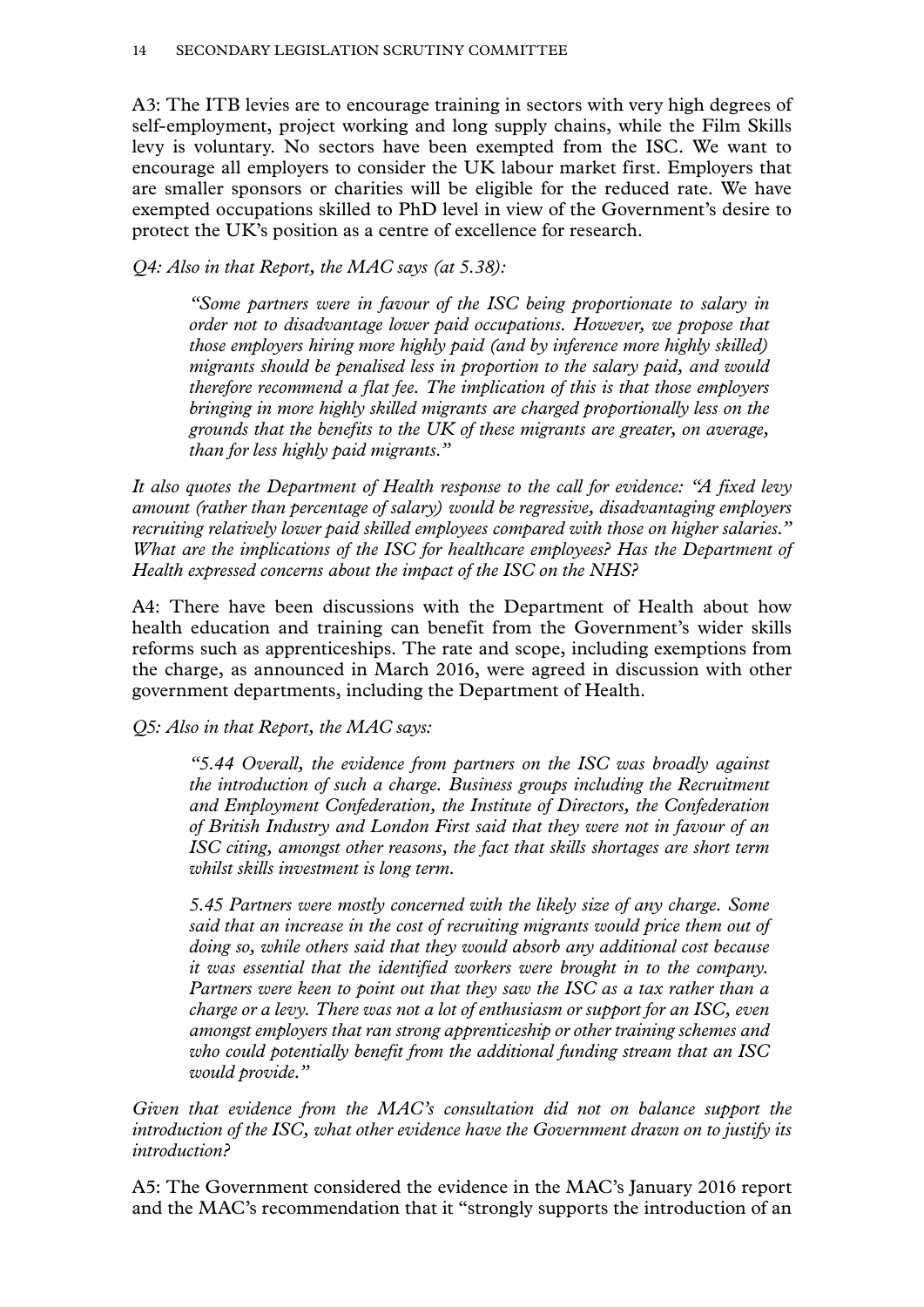Immigration Skills Charge". It is unsurprising that employers who would have to pay the charge were not in favour of it.

The Government also took account of the MAC's advice that "We consider that, for the sake of simplicity, clarity and in order to maximize its effect, the ISC be applicable to all employers recruiting migrant across all Tier 2 routes" and that "We recommend the ISC takes the form of an upfront payment added to the cost of a Certificate of Sponsorship, payable at the time of application for the initial CoS and extension visas. The charge should be calculated based on the length of the CoS".

In addition, the Government took account of data showing that on average employers in the UK under-invest in training compared to other countries. There are many examples of good practice but at an economy-wide level it is clear that training has been decreasing over the last 20 years:

- The Labour Force Survey shows that by 2014, the number of workers participating in training courses away from their own workplace had collapsed since 1992.
- Eurostat's Continuing Vocational Training Survey shows that UK workers undertake 20% less continuing vocational training on average than the EU average.
- The UK Commission for Employment and Skills (UKCES) Employer Skills Survey 2015 shows that, while overall employer investment in training (inkind and cash) increased between 2011 and 2015, per employee expenditure flat-lined at  $f<sub>1</sub>1,600$ , despite a period of economic recovery and business growth.
- In addition, the Employer Skills Survey 2015 highlights that there has been an increase in the proportion of businesses who only provide Health and Safety or induction training  $(11\%$ , up from  $9\%$  in 2013), which is arguably not the training that will best equip individuals with the technical, analytical or people skills that staff need.

### **2 March 2017**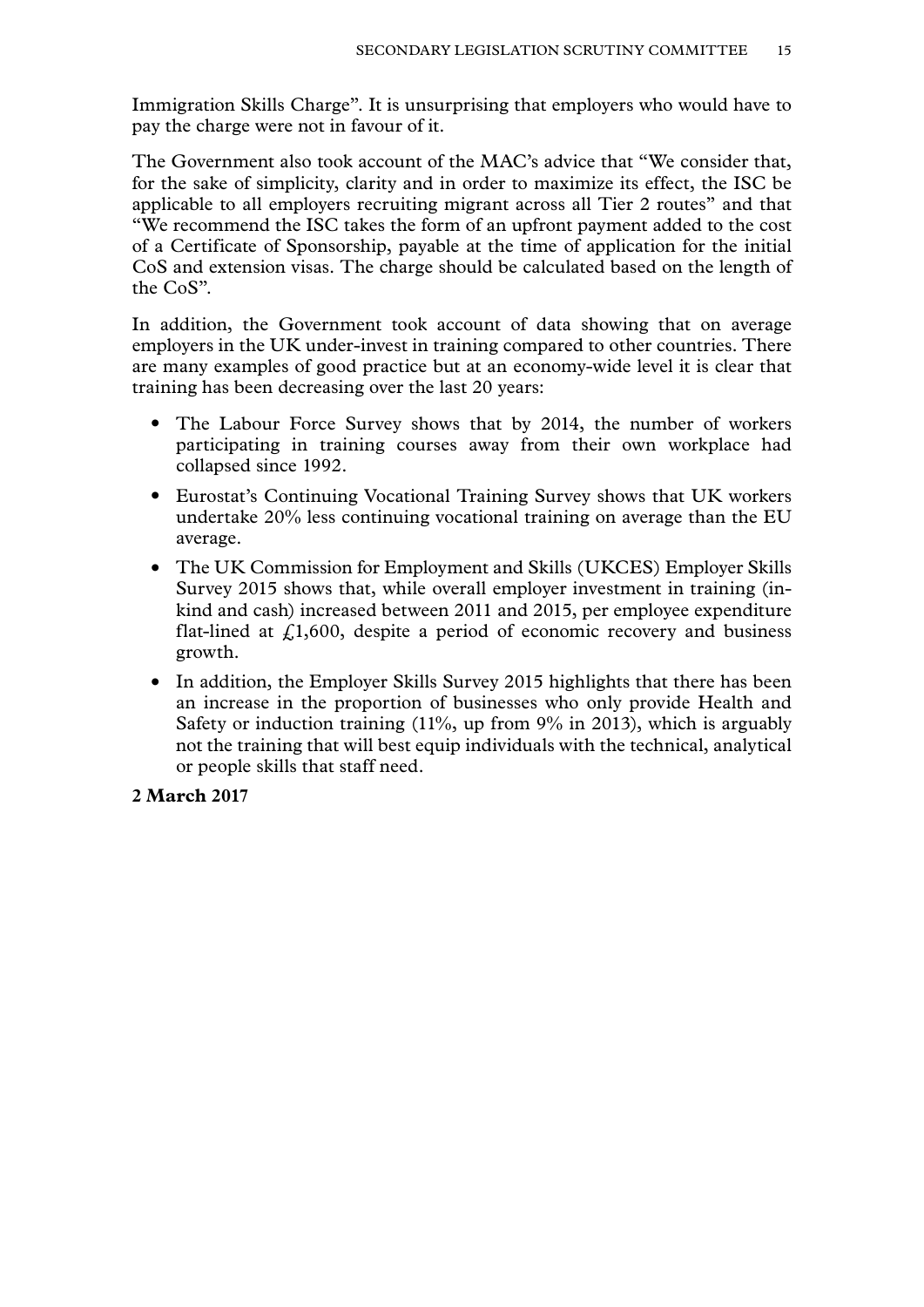# **Appendix 2: CORRESPONDENCE: CIVIL PROCEDURE (AMENDMENT) RULES 2017 (SI 2017/95)**

## **Letter from the Rt Hon. Lord Trefgarne, Chairman of the Secondary Legislation Scrutiny Committee to, the Rt Hon. Sir Oliver Heald QC MP, Minister of State for Justice**

Thank you for your letter of 23 February replying to my letter of 22 February on the Civil Procedure (Amendment) Rules (SI 2017/95). The Committee welcomed your positive response.

In its penultimate paragraph you state that you will reconsider your current approach to amending instruments and whether any controversial changes should be put into separate instruments. The Committee were interested to know whether the Ministry of Justice would be drawing up criteria that its officials and lawyers might use to identify the issues that should be given separate and more thorough explanation.

A response by 11am on Monday 6 March would be appreciated so that it can be considered at the Committee's next meeting.

## **1 March 2017**

## **Letter from Sir Oliver Heald to Lord Trefgarne**

Thank you for your letter of 1 March 2017 regarding the quality of Explanatory Memorandum for the Civil Procedure (Amendment) Rules (SI 2017/95).

As suggested, I have asked my officials to draft guidance on the criteria that should be considered when drafting explanatory memorandums. This work has already started, and will particularly focus on identifying when the policy is:

- Controversial or unpopular;
- Relating to a consultation which has had a negative reaction;
- Novel;
- Affecting a large number of people.

I hope that you find this reassuring.

### **5 March 2017**